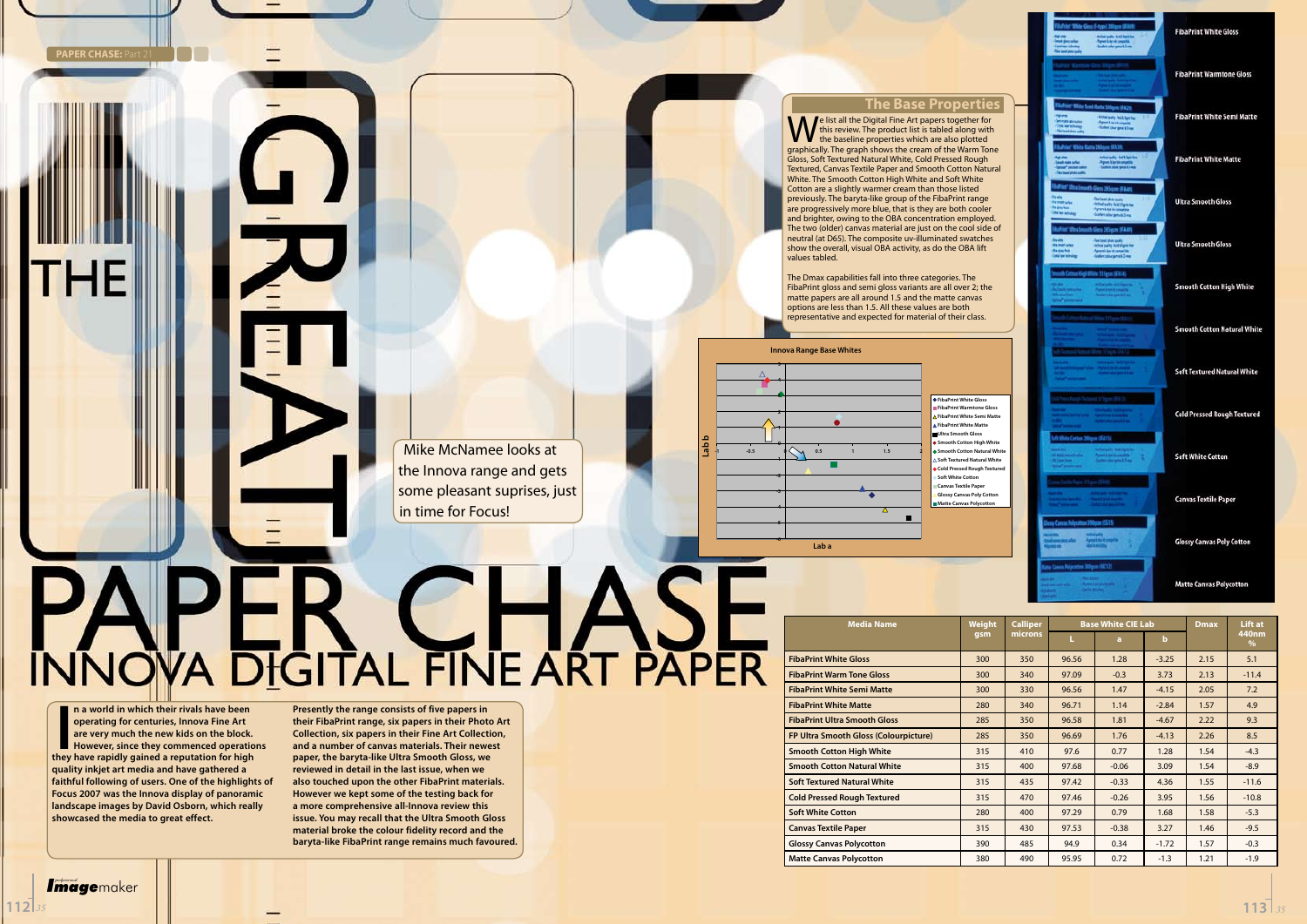| <b>SUMMARY ERROR DATA</b><br><b>FibaPrint 'Gloss' Media</b> |                           |         |                    |         |                         |         |  |  |  |
|-------------------------------------------------------------|---------------------------|---------|--------------------|---------|-------------------------|---------|--|--|--|
| <b>MACBETH</b>                                              | <b>Ultra Smooth Gloss</b> |         | <b>White Gloss</b> |         | <b>White Semi Matte</b> |         |  |  |  |
| <b>SWATCH</b>                                               | $\Delta E$ Lab            | ΔE 2000 | $\Delta E$ Lab     | ΔE 2000 | $\Delta E$ Lab          | ΔE 2000 |  |  |  |
| dark skin                                                   | 2.1                       | 1.20    | 2.0                | 1.57    | 3.2                     | 2.74    |  |  |  |
| light skin                                                  | 2.0                       | 1.29    | 2.0                | 1.39    | 2.4                     | 1.49    |  |  |  |
| blue sky                                                    | 4.4                       | 1.33    | 2.1                | 1.29    | 2.4                     | 1.93    |  |  |  |
| foliage                                                     | 1.6                       | 1.37    | 2.1                | 1.87    | 2.1                     | 1.87    |  |  |  |
| blue flower                                                 | 4.3                       | 1.14    | 2.7                | 1.34    | 3.1                     | 1.85    |  |  |  |
| bluish green                                                | 1.8                       | 0.89    | 1.7                | 0.85    | 0.7                     | 0.33    |  |  |  |
| orange                                                      | 4.3                       | 1.05    | 0.9                | 0.61    | 1.6                     | 0.81    |  |  |  |
| purplish blue                                               | 6.8                       | 1.16    | 1.9                | 1.46    | 2.8                     | 1.89    |  |  |  |
| moderate red                                                | 2.2                       | 2.19    | 3.2                | 2.04    | 2.3                     | 1.31    |  |  |  |
| purple                                                      | 3.1                       | 1.67    | 2.8                | 1.71    | 2.7                     | 1.53    |  |  |  |
| yellow green                                                | 3.6                       | 1.52    | 1.8                | 0.95    | 1.8                     | 1.00    |  |  |  |
| orange yellow                                               | 5.2                       | 1.24    | 0.8                | 0.60    | 1.0                     | 0.74    |  |  |  |
| blue                                                        | 8.4                       | 0.97    | 2.5                | 1.89    | 2.6                     | 1.54    |  |  |  |
| green                                                       | 1.2                       | 0.85    | 1.0                | 0.92    | 3.5                     | 1.25    |  |  |  |
| red                                                         | 2.3                       | 0.90    | 3.2                | 1.13    | 1.9                     | 0.54    |  |  |  |
| yellow                                                      | 6.4                       | 1.99    | 3.6                | 1.65    | 3.6                     | 1.67    |  |  |  |
| magenta                                                     | 0.8                       | 1.68    | 2.9                | 1.36    | 3.5                     | 1.63    |  |  |  |
| cyan                                                        | 7.2                       | 1.71    | 3.6                | 2.28    | 4.1                     | 2.39    |  |  |  |
| white                                                       | 5.7                       | 3.77    | 5.6                | 3.56    | 5.7                     | 3.65    |  |  |  |
| neutral 8                                                   | 3.6                       | 2.94    | 3.4                | 2.67    | 3.3                     | 2.57    |  |  |  |
| neutral 6.5                                                 | 2.4                       | 2.11    | 2.1                | 1.93    | 1.8                     | 1.62    |  |  |  |
| neutral 5                                                   | 2.2                       | 2.30    | 1.9                | 2.24    | 0.8                     | 0.92    |  |  |  |
| neutral 3.5                                                 | 1.4                       | 1.40    | 1.8                | 1.78    | 1.0                     | 0.96    |  |  |  |
| black                                                       | 1.1                       | 0.67    | 2.1                | 1.65    | 1.1                     | 1.24    |  |  |  |
|                                                             |                           |         |                    |         |                         |         |  |  |  |
| Mean                                                        | 3.51                      | 1.56    | 2.41               | 1.62    | 2.45                    | 1.56    |  |  |  |
| <b>Std Deviation</b>                                        | 2.15                      | 0.72    | 1.04               | 0.67    | 1.19                    | 0.75    |  |  |  |
| <b>Biggest</b>                                              | 8.42                      | 3.77    | 5.58               | 3.56    | 5.70                    | 3.65    |  |  |  |
| <b>Smallest</b>                                             | 0.80                      | 0.67    | 0.83               | 0.60    | 0.68                    | 0.33    |  |  |  |
|                                                             |                           |         |                    |         |                         |         |  |  |  |

#### **FibaPrint White Matte**

This paper is part of the FibaPrint group but, with a completely matte surface, it has radically different properties. We changed over to Matte Black ink in the Epson 3800 for the test, and used Archival Matte his paper is part of the FibaPrint group but, with a completely matte surface, it has radically different properties. We changed over to Matte Black ink Paper as the media setting, at 2880dpi.

The paper has a smooth matte surface with no texture to speak of. We managed a Dmax of 1.59, good for a matte finish. The base tone is a cool bright white because of the use of OBAs.

The audit print was visually smooth. The blacks were differentiated down to 20 RGB points. There was slight mottling in the Granger Chart, particularly in the deep blues.

The colour audit turned in a very commendable 6.2 ∆E*Lab*/2.89 ∆E 2000 overall. The flesh tones were a little desaturated but almost exactly the correct hue, giving an overall flesh tone error of 2.0∆E 2000. The earth tone suffered from the lack of Dmax, coming in at 4.9∆E 2000. Although this is twice that obtained with the media's glossy siblings it is quite typical of this class of material.

#### **Monochrome**

The depth of a black always suffers in a matte paper. The difference, down the tone range, is shown in the graph, with White Matte lagging about 14% behind its companions. The metamerism on the 'full colour' grey was low at 1.0 *∆E Lab* (D65 to Tungten on 50% grey). The neutrals were mapped to within 1 *∆E Lab* point of neutral to give a very clean looking image.

#### **Advanced Black and White**

In keeping with the trend for this issue we also tried a variety of setting for making monochromes with the Advanced Black and White drivers of the Epson 3800. These included ABW on Light, Normal, Dark and Darkest tone settings, along with a full-colour variant using a bespoke profile. The Light setting was the closest to the bespoke profile and was also the most accurate when compared to the original input data (see table). The neutral 'colour' values were all within half a point of pure neutral.

The terminology 'warm tone' originally applied to<br>
chlorobromide silver papers which were usually lace<br>
with cadmium to control the grain size and toning<br>
properties. They were typified by Kodak Bromesko, Royal he terminology 'warm tone' originally applied to chlorobromide silver papers which were usually laced with cadmium to control the grain size and toning Bromesko, Agfa Portriga and Record Rapid. Most were initially modified to get around the cadmium problem (it was banned) then eventually dropped around the turn of the millennium. Another favourite was Kodak Ektalure which had a highly textured surface, a rich cream/ivory base and a warm tone coating. As late as April 2006 Ektalure was still being lamented on the web forums as 'the best paper ever'. With a single surface, a single grade and a distinctly low Dmax, it does not stand up to the historical (or should we say hysterical?) hype. To confirm our suspicions we dug some prints out, made in the 80s and ran them under the spectro alongside FibaPrint. To be honest Ektalure was a pretty indifferent, inflexible paper and even though it was jaw-droppingly expensive, your editor never even finished the box and gave it away. During our research for these older papers we came across the reported invention of baryta coatings, which occurred around 1866 and was originally intended to level out the fibres and protect the emulsion coating from the ravages of chemicals in the coarse paper base layer (end of history lesson).

| <b>Setting</b> |    |    | Aim   Colour   Light   Normal   Dark   Darkest |    |  |
|----------------|----|----|------------------------------------------------|----|--|
| Luminance      | 50 | 50 |                                                | 39 |  |

Overall the results from the White Matte were impressive for the class of media and very significantly better than all of the matte proofing papers that we have tested. They are on a par with other quality matte media, although exact comparisons with previous testing is not possible because the older data were derived from less modern printers (principally Epson 4000 and 2100 machines). Suffice to say, Matte White is not going to let you down at exhibition standard printing.



**LEFT:** The graph shows a comparison between the Ultra Smooth Gloss and White Matte luminances down the tone range. The half, three-quarter and highlight tones are comparable but the depth of the black is less in the matte media. The eye accommodates so well that this is not particularly noticeable in a print.

e put all these papers to test using the tuned profile made originally for the Ultra Smooth Gloss. This is not a tactic we would normally employ but initial trials had suggested that the very high accuracy obtained on the Ultra Smooth would be replicated on the other materials. The data obtained were all quite exceptional and are tabulated (opposite) for completeness – it seems that one profile might do for all.

> **FAR LEFT:** Deliberately photographed in glancing light, the gloss of the papers and their texture just about show, but you need to see actual prints to decide which surface to go for.

# **INNOVA DIGITAL FINE ART PAPERS**

**Innova Range - Dmax (Epson 4800)**

**0 0.5 1 1.5 2 2.5**

Matte Camus Polycotton **Carry Sterette Paper** Smooth Cotton High White<br>Smooth Cotton High White<br>Smooth Cotton High Cotton H Smooth Cotton Natural White<br>Smooth Cotton Natural White<br>Smooth Cotton Natural Way Soft Textured Marie March 1990 **Cold Presidentified Rough Textured** Fibraprint White Mattes **Glossy Canavas Poly Catomics** 

**Media**

Soft White Cotton Fibraries Seminar Seminary Fibraprint Warmtone Gloss **Fibraphylle Gloss Ultra Smooth Gloss** 

**Dmax**

#### **FibaPrint Warm Tone Gloss**

Armed with this dose of history we made monochrome prints onto FibaPrint Warm Tone using the Epson Advanced Black and White driver on the 'warm' setting. We repeated the trials discussed in Paul Gallagher's column in this issue and made the same measurement set. Using a media setting of Premium Semigloss Photo Paper, the 'light' tone setting and a resolution of 2880dpi on an Epson 3800, we obtained a tonal range close to that achieved by our very accurate full-colour profile – that is the result was different to that found with the Premium Lustre media as discussed in the Gallagher section. The tone colour itself was very close to that of Kodak Ektalure, although the base tone of FibaPrint Warm Tone is very much brighter. At 2.13, the Dmax was massively higher than Ektalure and higher than the 2.1 and 2.06 we obtained from real prints made onto Agfa Record Rapid.

One interesting thing we noted when looking through the archive silver materials was the level of OBA used in some of them. The passage of time has robbed us of some of the notes and data. However, one paper peaked at 104.5% reflectance at 430nm, as high as many inkjet materials. Ilford Multigrade IV did not breach the 100% barrier but was certainly quite peaky at the 440nm part of the spectrum. Other fibre base silver materials were equally active in the UV booth. On that score at least FibaPrint Warm Tone wins hands down, there is absolutely no trace of OBAs.

**-4**

**-2**

**0**



**10**

**-1.5 -1 -0.5 0 0.5 1 1.5 2 2.5**

**WT Gloss ABW Warm Silver Papers Ektalure**

The only niggle was with the White Semi Matte. This had been cut across the grain – that is, the residual roller marks ran across the short direction of the A3 sheet. This induced some curl in the media and caused it to clatter into the head of the test-bed Epson 3800, an issue noted before and one reason we prefer the

cross-backed Permajet Royal variant of the baryta-like papers. We also noted that the Semi Matte needed a longer drying time; the surface was marked by the rubber wheel of the spectrophotometer, not an issue we normally see. We obviously measured the test sample a little too soon.





**ABOVE:** We took archive prints from your editor's collection and measured them up against prints made on FibaPrint. Despite the nostalgia that seems to abound for silver prints, from a technical standpoint they have little to offer that is different to modern inkjet and the inkjet is far less hassle to tone using the ABW drivers from Epson.

**Silver Halide and WT Gloss** 

#### **FibaPrint White Gloss, White Semi Matte and Ultra Smooth Gloss**

| <i>professional</i> |            |  |
|---------------------|------------|--|
|                     | Imagemaker |  |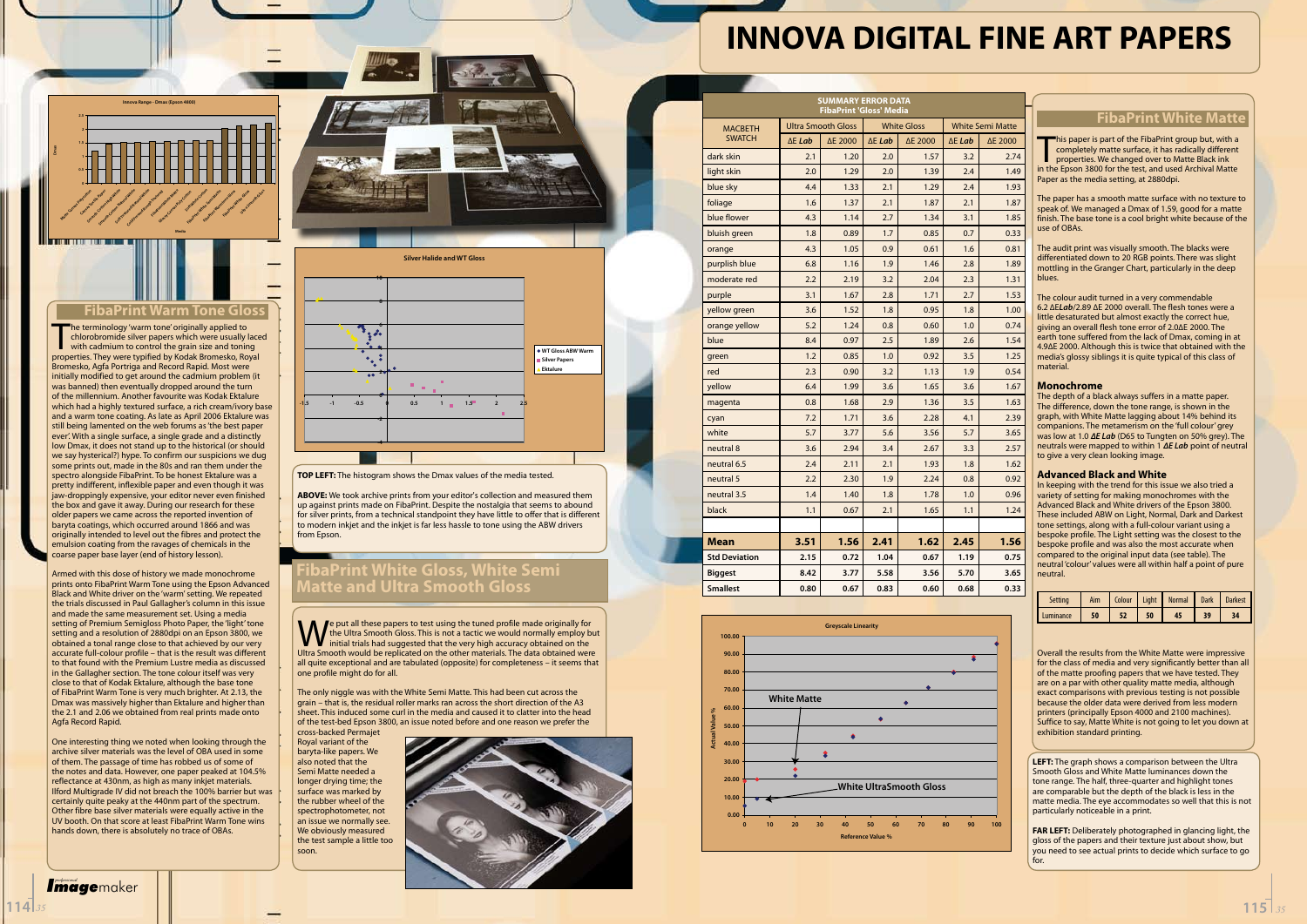The art series are, in the main, heavier in weight and more<br>textured than the FibaPrint range and are more suited to the<br>reproduction of art work or perhaps more artistic interpretation<br>of digital art, derived from program he art series are, in the main, heavier in weight and more textured than the FibaPrint range and are more suited to the reproduction of art work or perhaps more artistic interpretations papers, more than others, the user needs to have the paper to hand to get a true feel of its properties – descriptions and photographs of the surface are not really adequate (so go and take a look on the stand at Focus!).

**PAPER CHASE: Part** 

With an addition of OBAs, this is a very white, 100% cotton rag<br>
smooth surface that is a little towards cream, although only<br>
by a point or so We built a bespoke profile using an Epson 3800 and media of archival quality (ie acid- and lignin-free). It has a by a point or so. We built a bespoke profile using an Epson 3800 and Matte Black ink. We chose Archival Matte Paper as our media setting and 2880dpi as our resolution.

#### **Smooth Cotton High White**

This media is presumed to be the same as the Smooth Cotton<br>High White with the OBAs left out. The difference is subtle in<br>artificial light, very obvious in UV light and just discernable ir<br>D65 light. Purists will prefer th his media is presumed to be the same as the Smooth Cotton High White with the OBAs left out. The difference is subtle in artificial light, very obvious in UV light and just discernable in little in brightness. The base tone is about 3 points towards cream.

The audit delivered an average error of 7.7*∆E Lab*/3.65∆E 2000. The flesh tones were a little desaturated but very accurate in the middle of the range with the Macbeth Light Flesh swatch registering just 1.6 *∆E Lab*. The blues were the weakest of the primary colours and the remarks made about landscape tones under the White Matte (above) apply equally here. Metamerism was 1.3 *∆E Lab* (D65 to Tungsten at 50% grey) and the gamut volume was 512, 900. The shadows clogged at 25 RGB points and the Dmax measured 1.5.

This media has a faint texture and is made from archival gracid- and lignin-free base materials. It is also OBA free. It might be chosen if you wished to get away from the smocalendered finish of the 'smooth' media in the his media has a faint texture and is made from archival grade, acid- and lignin-free base materials. It is also OBA free. It might be chosen if you wished to get away from the smooth the soft finish does allow quite a lot of ink spreading and detail destruction, such as you would find with a true water colour paper. It is therefore much more suited to the type of application where a softening of detail and addition of 'character' is considered desirable – eg water colour and the more artistic interpretations of images.

As with FibaPrint White Matte, there was a certain amount of speckling in the deeper tones of the Granger Chart, extending this time across both the greens and blues. The Granger Chart was otherwise smooth and problem free.

#### **Smooth Cotton Natural White**

his is an OBA-free, natural white surface that is cold pressed<br>a characteristic random surface texture. It is archival quality<br>undulating nature of the surface gives rise to a slightly mot<br>appearance in large blocks of sol his is an OBA-free, natural white surface that is cold pressed for a characteristic random surface texture. It is archival quality. The undulating nature of the surface gives rise to a slightly mottled correct image this would be considered to add character, but perhaps not so on other images. The colour audit data was similar to the media's companions in the range. The flesh tones were very accurate. There was none of the ink bleeding found in the soft papers so no additional character would be added to a reproduction water colour, which some might find preferable.

*Imagemaker* 

After making prints it was possible to detect the increased warmth in the prints when stood alongside the High White prints. The audit statistics, however, were almost identical, the variations being only around tenths of a point.

This is an archival quality media made from mixed cotton linters<br>and (presumably) alpha cellulose. It is natural white and OBA-<br>free. The surface texture is slightly undulating, in between<br>Cold Press Rough Textured and Smo and (presumably) alpha cellulose. It is natural white and OBAfree. The surface texture is slightly undulating, in between Cold Press Rough Textured and Smooth Cotton. The remarks about bleeding, made for Soft Textured Natural White apply here also, although they are even more pronounced. The colour audit data were the same as the others in the range. This then is a media for more artistic interpretations of water colours and artistic renderings of photographic images.

#### **Soft Textured Natural White**

The colour audit data are a little better than those for Smooth Cotton Natural White and Smooth Cotton High White, but only by tiny amounts.

#### **Cold Pressed Rough Textured**

#### **Soft White Cotton**

**Summary**

#### **COSTS and AVAILABILITY**

The costs of the Innova range are shown in the graph below. They are very attractive, being slighty more cost compeitive than average for the baryta type medias from all sources. The RRPs are given, calculated on a per A3 sheet basis, purchased in boxes of 50 sheets. They are available in A4 through to A2 cut sheet sizes, along with rolls in 16", 17", 24", 36", 44" and 60" widths.

#### **OVERALL**

This is a comprehensive range of media covering all possible requirements. As might be expected from the company credited with re-introducing baryta-like papers, the FibaPrint range includes the best-in-class at the time of testing. The FibaPrint range is recommended without any caveats. Before choosing to buy any larger quantities of the Art Range you would be well advised to get hold of a sample pack and print some trials, they are so characteristic that they may not be suitable for your projects.

## **INNOVA ART PAPERS**



#### **STOP PRESS**

See our analysis of three new Innova canvas media (which arrived just in time for this issue) On the following pages. If you did not see them at the Convention, make sure you take a look at Focus – McNamee has not been as excited by canvas for ages, the Ultra Glossy offering is a bit special!



#### See Stand C30 at Focus

# **ADVERT**

**116** *<sup>35</sup>*